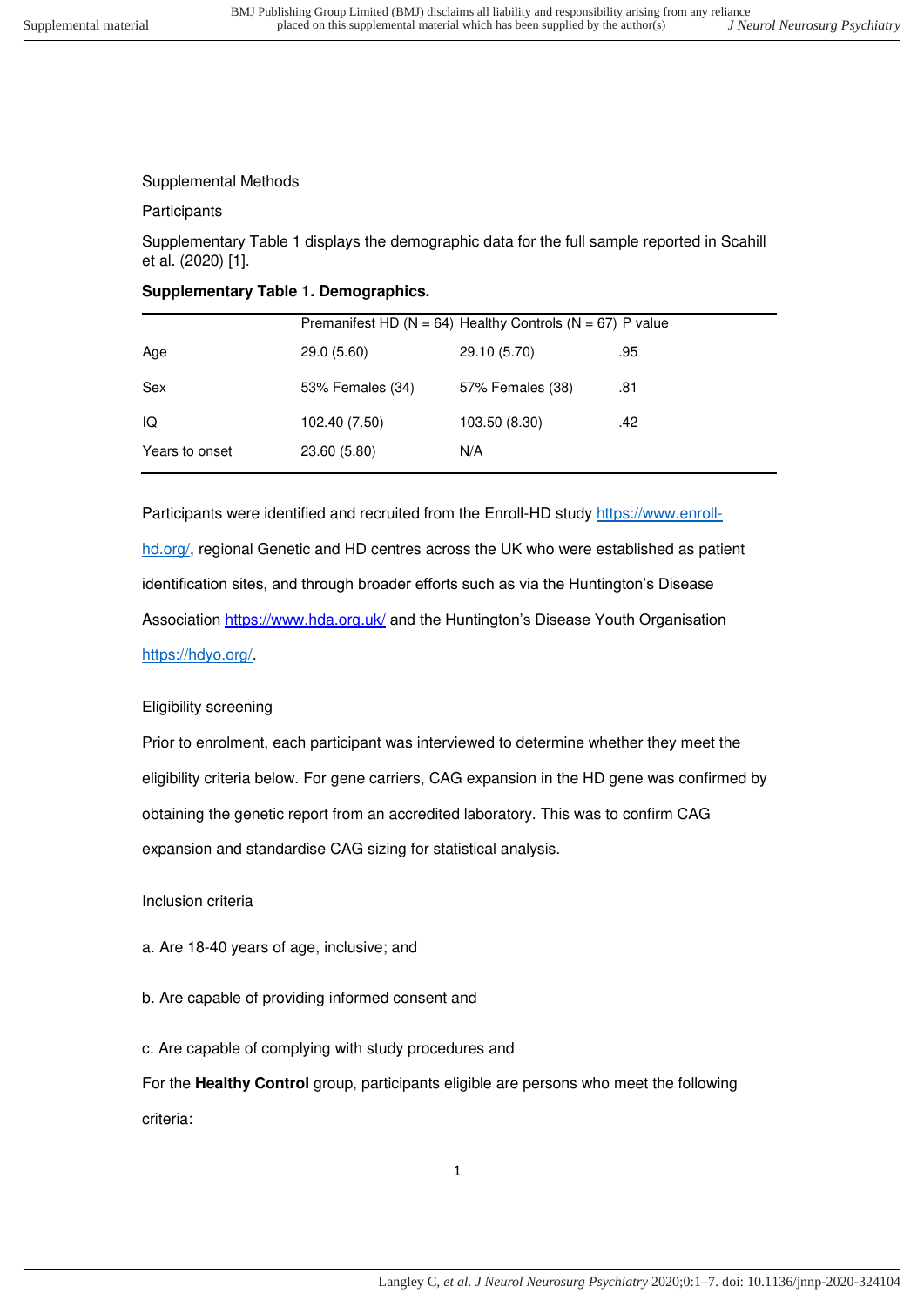d. Have no known family history of HD (family control or community control); or

e. Have known family history of HD but have been tested for the huntingtin gene CAG expansion and are not at genetic risk for HD (CAG < 36\*) (gene negative).

For the **Young Adult Premanifest HD** group, participants eligible are persons who meet the additional following criteria:

f. Do not have clinical diagnostic motor features of HD, defined as Unified Huntington's Disease Rating Scale (UHDRS) Diagnostic Confidence Score [2] < 4; and

g. Have CAG expansion ≥ 40\*; and

h. A disease burden score (DBS)  $[3] \leq 240***^2$ 

The rationale for this DBS cut-off is that this boundary corresponds approximately to >18 years to estimated disease onset according to the Langbehn formula [4].

#### Exclusion criteria

a. Current use of investigational drugs or participation in a clinical drug trial within 30 days prior to study visit; or

b. Current intoxication, drug or alcohol abuse or dependence; or

c. If using any antidepressant, psychoactive, psychotropic or other medications or nutraceuticals used to treat HD, the use of inappropriate (e.g., non-therapeutically high) or unstable dose within 30 days prior to study visit; or

d. Significant medical, neurological or psychiatric co-morbidity likely, in the judgment of the Principal Investigator, to impair participant's ability to complete essential study procedures; or

e. Predictable non-compliance as assessed by the Principal Investigator; or

f. Inability or unwillingness to undertake any of the essential study procedures; or

g. Needle phobia; or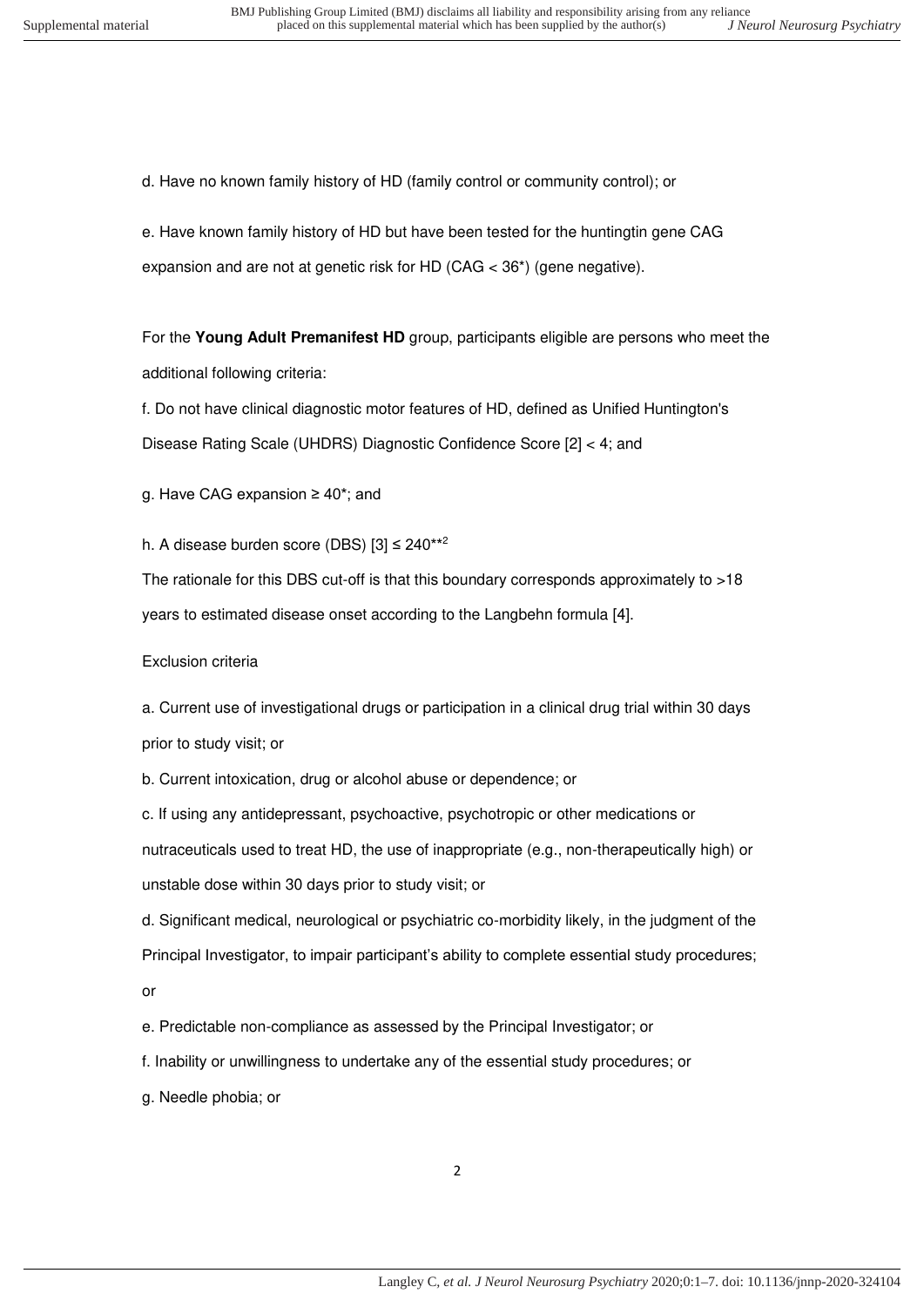h. Contraindication to MRI, including, but not limited to, MR-incompatible pacemakers,

recent metallic implants, foreign body in the eye or other indications, as assessed by a

standard pre-MRI questionnaire; or

i. Pregnant (as confirmed by urine pregnancy test); or

j. Claustrophobia, or any other condition that would make the subject incapable of undergoing an MRI.

For the optional CSF collection only

k. Needle phobia, frequent headache, significant lower spinal deformity or major surgery; or l. Antiplatelet or anticoagulant therapy within the 14 days prior to sampling visit, including but not limited to: aspirin, clopidogrel, dipyridamole, warfarin, dabigatran, rivaroxaban and apixaban; or

m. Clotting or bruising disorder; or

n. Screening blood test results outside the clinical laboratory's normal range for the following: white cell count, neutrophil count, lymphocyte count, haemoglobin (Hb), platelets, prothrombin time (PT) or activated partial thromboplastin time (APTT); or

o. Screening blood test results for C-reactive protein (CRP)>2× upper limit of normal; or

p. Exclusion during history or physical examination, final decision to be made by the Principal Investigator; including but not limited to:

i any reason to suspect abnormal bleeding tendency, e.g. easy bruising, petechial rash; or

ii any reason to suspect new focal neurological lesion, e.g. new headache, optic disc swelling, asymmetric focal long tract signs; or

iii any other reason that, in the clinical judgment of the operator or the Principal Investigator, it is felt that lumbar puncture is unsafe.

CANTAB Intra-Extra Dimensional Set Shift Task

The CANTAB IED[5] is a 7-minute test measuring cognitive flexibility and has similarities to a computerised version of the Wisconsin Card Sorting Test[6]. The task initially features rule acquisition and reversal learning and then attentional set formation and set shifting. Participants are presented with two artificial dimensions including pink shapes and white lines.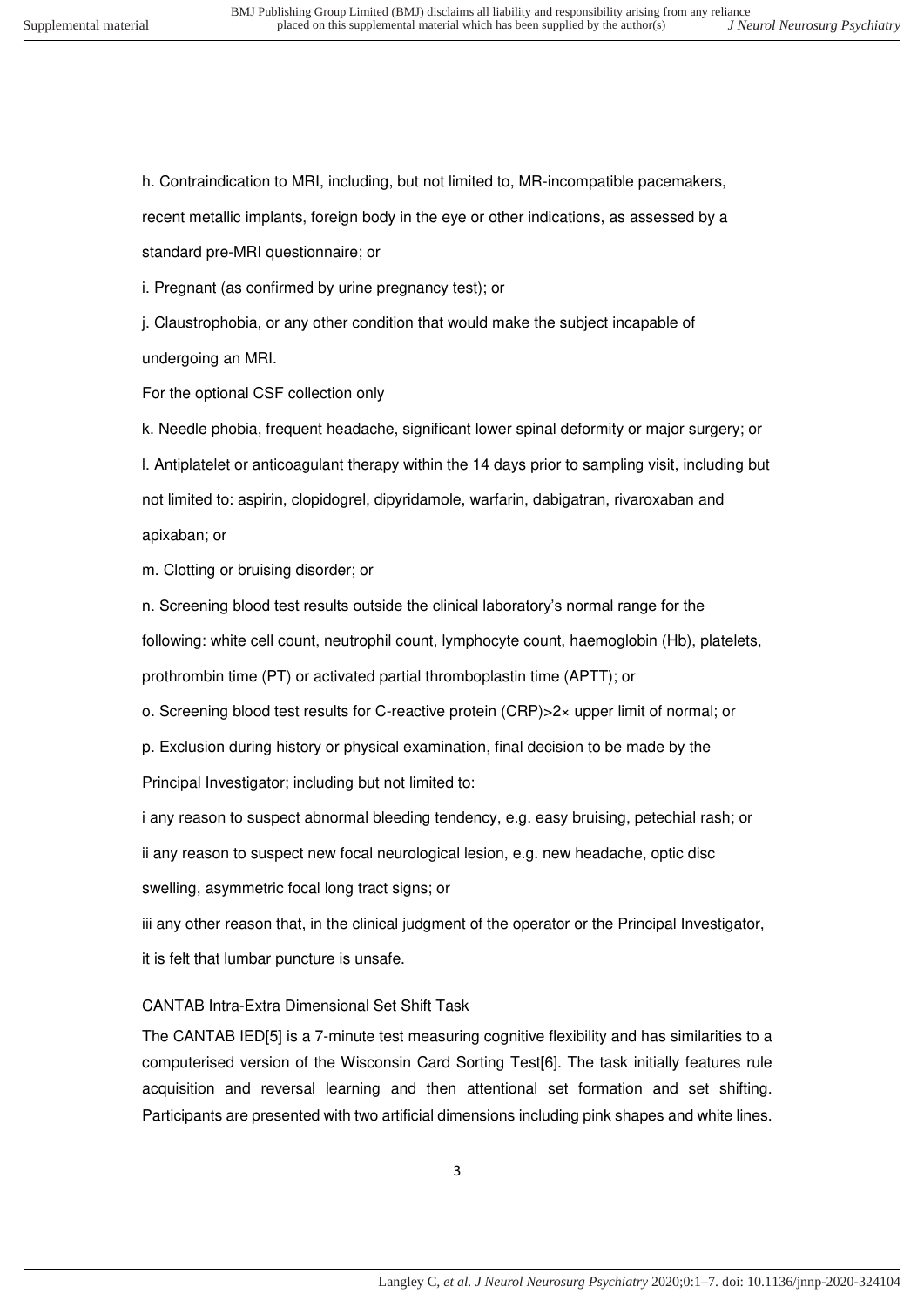Through trial and error the participant must select the correct rule. After six correct responses, the stimuli and/or rule changes. There are nine stages to the test. Initially the test presents simple stimuli with just one dimension (pink shapes). These later change to compound stimuli (white lines overlaid on pink shapes). Early in the test the shifts are intra-dimensional (ID) (pink shapes are relevant) to establish set formation. This stage assesses generalisation of learning. Then at stage 8 a crucial extra-dimensional (ED) shift occurs, white lines become relevant (attentional set-shifting). This stage assesses cognitive flexibility. This latter stage is followed by a final reversal of the rule. Importantly, the task is not time-limited and participants have 50 trials to reach learning criterion. Outcomes measures for the present study include the number of pre-ED errors (stages 1-7) and the ED shift errors (stage 8). Pre-ED errors measure learning performance on the stages up to but not including the critical ED shifting stage.

# Supplemental Results

Separate analysis of covariance (ANCOVAs), controlling for age, sex and IQ were conducted between pre-HD and HC groups to compare pre-ED latency and ED latency. The results showed that there was no statistically significant difference between pre-HD and HC groups on either the pre-ED latency (F(1,99)=.691, p=.408  $\eta_p^2$ =.007) or ED latency  $(F(1, 99) = .463, p = .498 \eta_p^2 = .005).$ 

4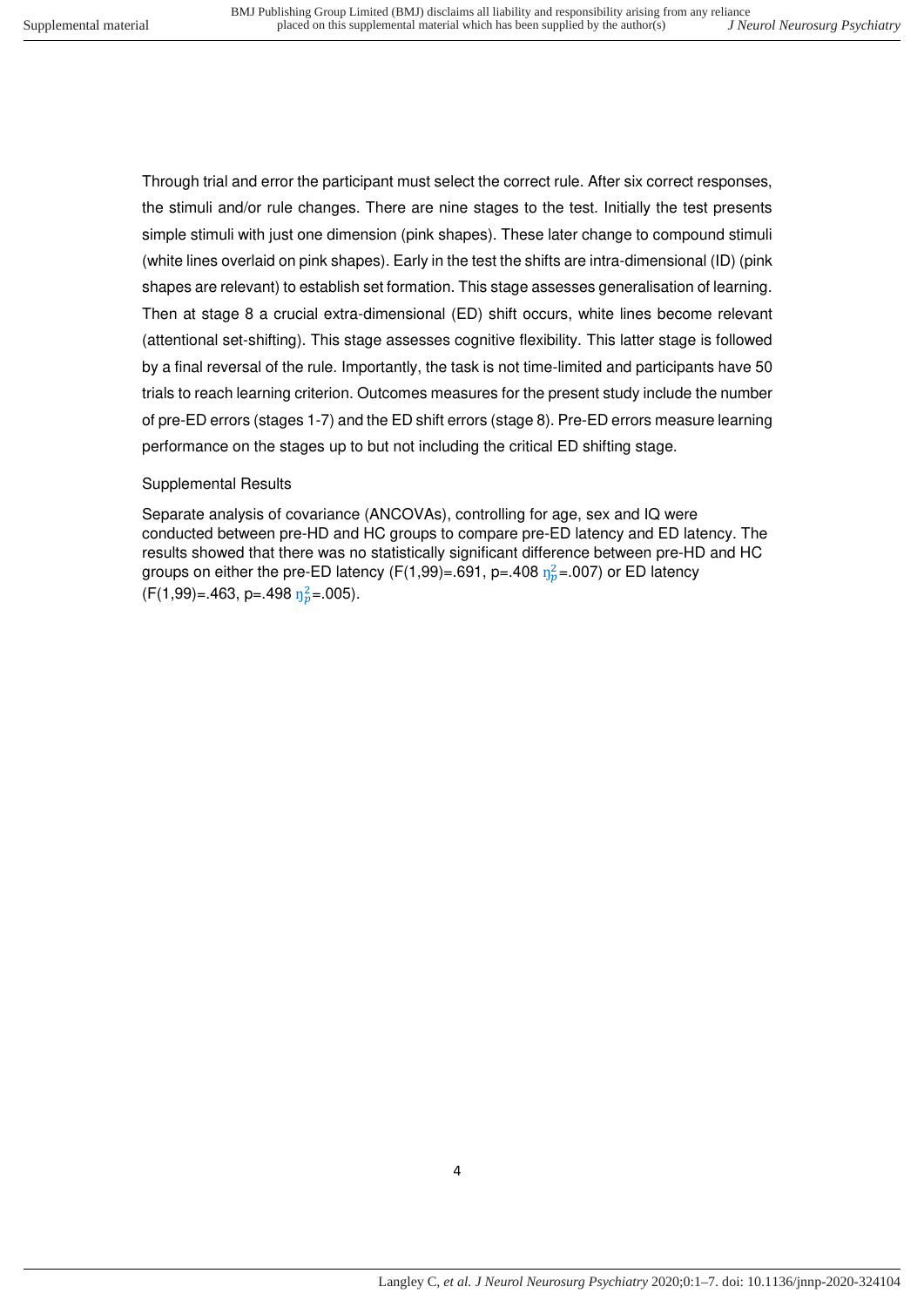Full results for the functional connectivity comparison between pre-HD and HC groups are displayed in Supplementary Table 2.

| Supplementary Table 2. Functional connectivity group comparisons. |                   |                                 |         |         |            |  |  |
|-------------------------------------------------------------------|-------------------|---------------------------------|---------|---------|------------|--|--|
|                                                                   |                   | Premanifest HD Healthy Controls | t-value | p-value | $\eta_p^2$ |  |  |
| Right Caudate - Right vIPFC                                       | .165(.342)        | .072(.339)                      | 1.836   | .179    | .018       |  |  |
| Right Caudate - Left vIPFC                                        | .084(.352)        | .081(.307)                      | .012    | .912    | .001       |  |  |
| Right Caudate - Right dlPFC                                       | .008(.297)        | .024(.300)                      | .073    | .788    | .001       |  |  |
| Right Caudate - Left dlPFC                                        | .015(.279)        | .031(.300)                      | .029    | .864    | .001       |  |  |
| Left Caudate - Right vIPFC                                        | .135(.333)        | .060(.337)                      | 1.358   | .247    | .014       |  |  |
| Left Caudate- Left vIPFC                                          | .075(.325)        | .054(.302)                      | .140    | .709    | .001       |  |  |
| Left Caudate - Right dlPFC                                        | .028(.273)        | $-.023(.351)$                   | .631    | .429    | .006       |  |  |
| Left Caudate - Left dlPFC                                         | .049(.261)        | .024(.316)                      | .196    | .659    | .002       |  |  |
| Right Ventral Striatum - Right vIPFC                              | .118(.345)        | .016(.368)                      | 1.693   | .196    | .017       |  |  |
| Right Ventral Striatum - Left vIPFC                               | .096(.363)        | .074(.357)                      | .040    | .841    | .001       |  |  |
| Right Ventral Striatum - Right dlPFC                              | $-.107(.286)$     | $-.093(.353)$                   | .077    | .782    | .001       |  |  |
| Right Ventral Striatum - Left dlPFC                               | $-0.089$ $(.260)$ | $-.105(.261)$                   | .022    | .883    | .001       |  |  |
| Left Ventral Striatum - Right vIPFC                               | .088(.334)        | $-.018(.390)$                   | 1.663   | .200    | .017       |  |  |
| Left Ventral Striatum - Left vIPFC                                | .127(.359)        | .064(.400)                      | .460    | .499    | .005       |  |  |
| Left Ventral Striatum - Right dlPFC                               | $-.115(.274)$     | $-.119(.355)$                   | .006    | .938    | .001       |  |  |
| Left Ventral Striatum - Left dlPFC                                | $-.079(.259)$     | $-.093(.279)$                   | .030    | .864    | .001       |  |  |

#### 5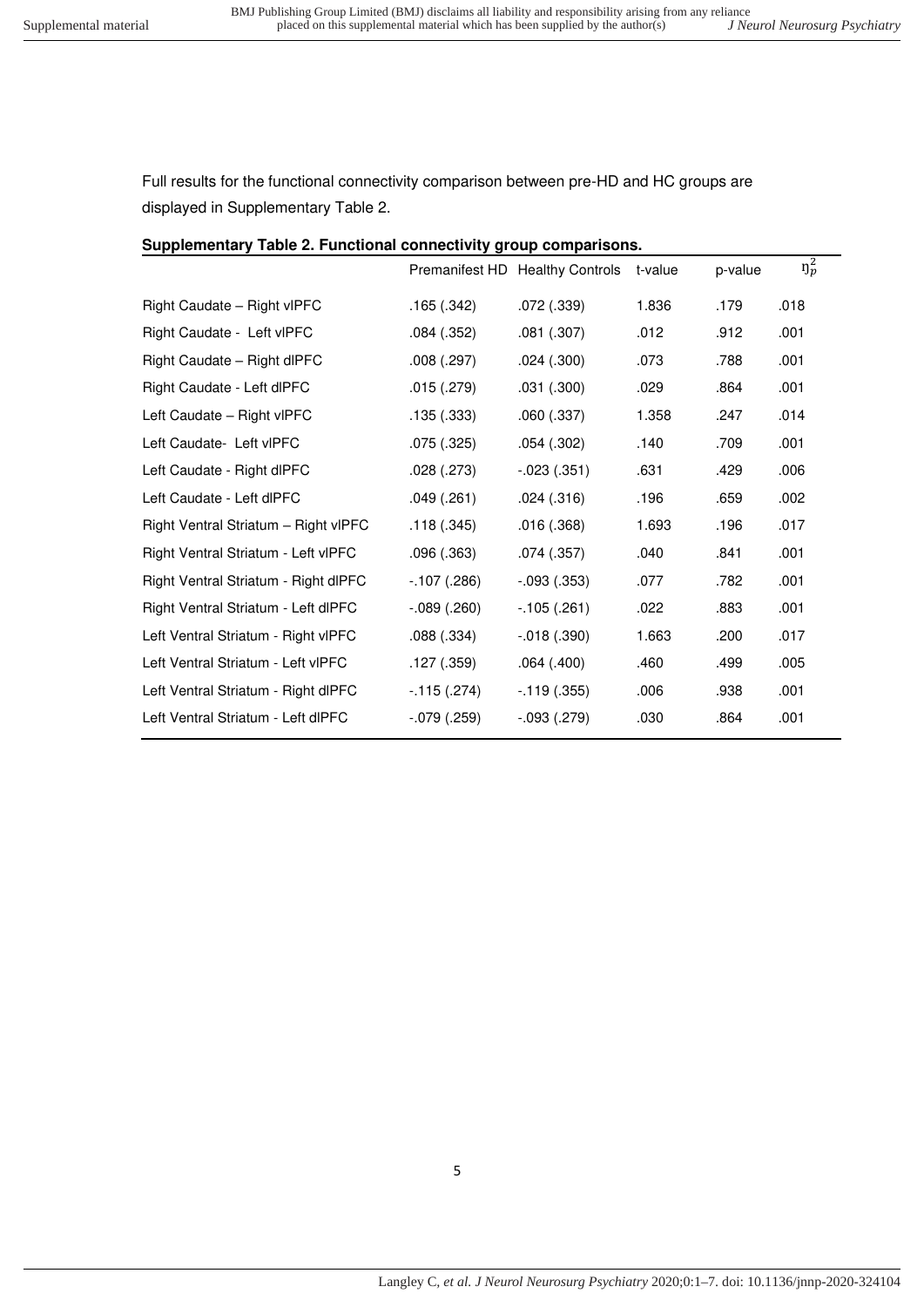The full results for the partial correlations, controlling for age, IQ and sex, between ED errors and pairwise functional connectivity for both the pre-HD and HC groups are displayed in Supplementary Table 3.

|  |  | Supplementary Table 3. Correlations between all pairwise ROIs and ED Errors. |  |  |  |
|--|--|------------------------------------------------------------------------------|--|--|--|
|--|--|------------------------------------------------------------------------------|--|--|--|

| Premanifest HD<br><b>ED Errors</b> |         | <b>Healthy Control</b><br><b>ED Errors</b> |         |
|------------------------------------|---------|--------------------------------------------|---------|
|                                    |         |                                            |         |
| .066                               | .657    | .351                                       | .011    |
| $-243$                             | .096    | .091                                       | .530    |
| .195                               | .185    | .102                                       | .479    |
| .329                               | .022    | $-0.032$                                   | .826    |
| $-0.086$                           | .559    | .223                                       | .120    |
| $-244$                             | .095    | .035                                       | .808    |
| .140                               | .342    | .130                                       | .370    |
| .404                               | $.004*$ | .089                                       | .539    |
| .069                               | .642    | $-0.306$                                   | .031    |
| .100                               | .500    | 0.009                                      | .950    |
| $-100$                             | .944    | $-141$                                     | .330    |
| $-190$                             | .195    | $-141$                                     | .330    |
| .064                               | .666    | $-.348$                                    | $.012*$ |
| .009                               | .950    | $-111$                                     | .444    |
| $-042$                             | .775    | $-.049$                                    | .737    |
| $-.221$                            | .130    | $-0.055$                                   | .706    |
|                                    |         |                                            |         |

Note: \* Survived FDR correction